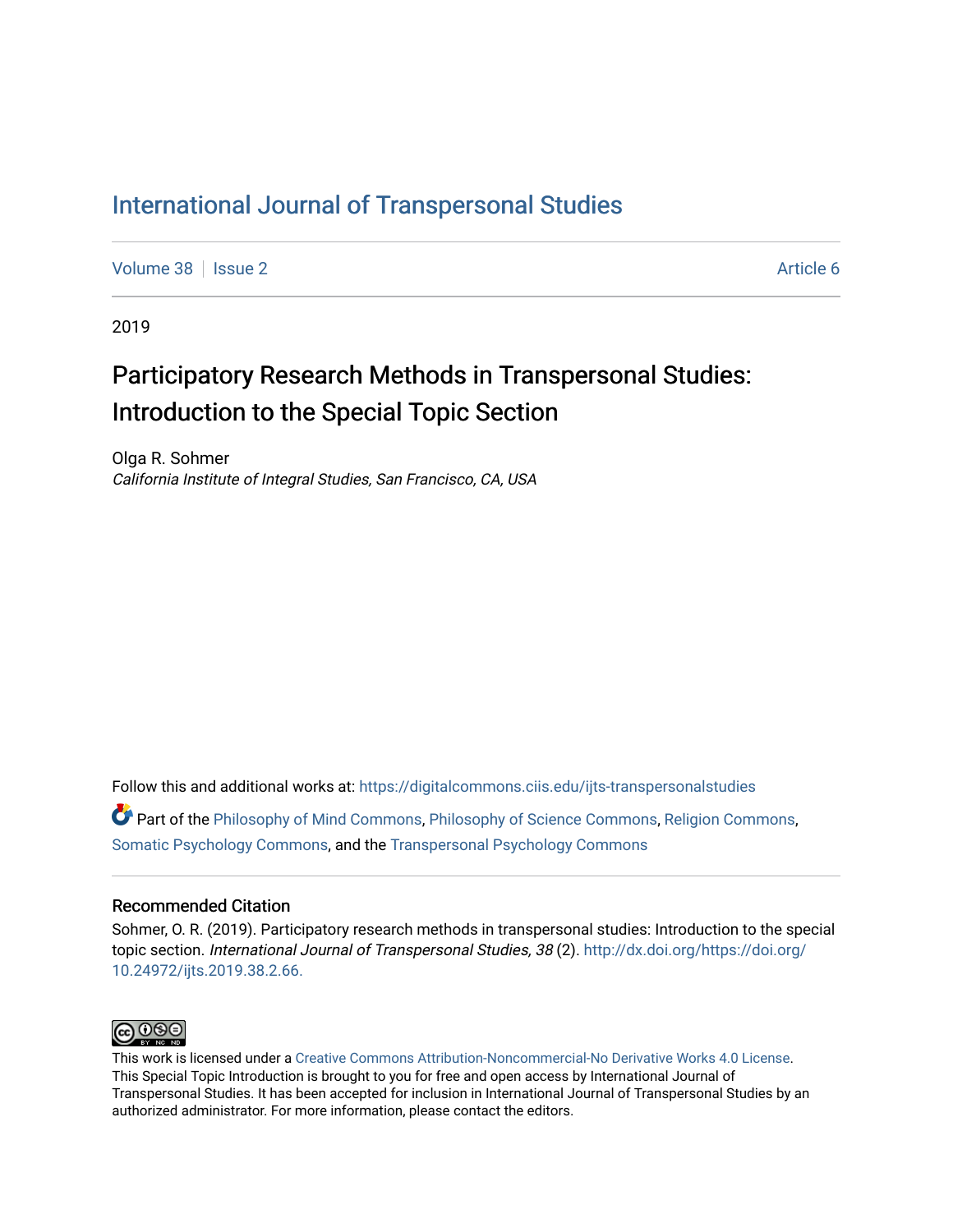# **Participatory Research Methods in Transpersonal Studies: Introduction to the Special Topic Section**

Participatory research methods—in this<br>context, referring to the related streams of<br>participatory action, action, and collaborative<br>research as elaborated below!—baye yet to secure context, referring to the related streams of participatory action, action, and collaborative research as elaborated below<sup>1</sup>—have yet to secure an established role in transpersonal studies despite clear alignment with transpersonal research praxis (e.g., Anderson, 2018; Anderson & Braud, 2011; Braud & Anderson, 1998) and promising potential to further the transformative mission of the field (Sohmer, 2020a, 2020b). This gap has grown increasingly evident as the years elapse since the *participatory turn* in transpersonal theory (e.g., Ferrer, 2002, 2008, 2017; Ferrer & Sherman, 2008; Hartelius & Ferrer, 2013). Whether one views this "turn" as a paradigm shift that marks the second era of transpersonal thought (e.g., Hartelius et al., 2021; Lahood, 2007a, 2010a, 2010b; Tarnas, 2001) or simply acknowledges the well-substantiated rise of participatory perspectives in the field (e.g., Dale, 2014; Ferrer, 2011; 2017; Ferrer & Sherman, 2008; Lahood, 2007b, 2008), the contrastingly limited attention paid to practical enactments of the participatory ethos is striking.

In this spirit, this monograph brings together a collection of participatory research articles of relevance to transpersonal studies. Before outlining these papers, this introduction briefly defines participatory research methods and situates them in relation to transpersonal research in general and in particular since the participatory turn. The prospective contribution of these methods is

examined in light of the transpersonal mission: the shared commitment to individual and collective human flourishing in harmony with social, ecological, and spiritual spheres that, arguably, unites the diverse disciplines and initiatives of transpersonal studies (Sohmer, 2020a, 2020b). Finally, a preview of the collected articles, curated to highlight current participatory research within the transpersonal field, is offered. Ultimately, this monograph aims to pave the way for future applications of participatory methods in transpersonal studies not only to support the much-needed invigoration of research in the field (Cunningham, 2007, 2015; Daniels, 2013, 2021; Hartelius et al., 2017; Kaklauskas & Randol, 2016), but in service of the transformation personal, social, ecological, and spiritual—to which transpersonal studies aspire to contribute.

## **Brief Introduction to Participatory Research**

To first outline the territory, *participatory research methods* refer to a diverse class of participatory, action, and collaborative approaches to qualitative research in the social sciences. While numerous distinct methods fall within this category—Fals-Borda (1996) reported at least 35—some of the most established include *participatory action research* (e.g., Chevalier & Buckles, 2019; Fals-Borda & Rahman, 1991), *action inquiry* (Torbert, 1991, 2001), *community-based participatory research* (Hacker, 2013; Israel et al., 2013), *appreciative inquiry* (Cooperrider & Srivastva, 1987), *participatory research* (Skolimowski, 1994),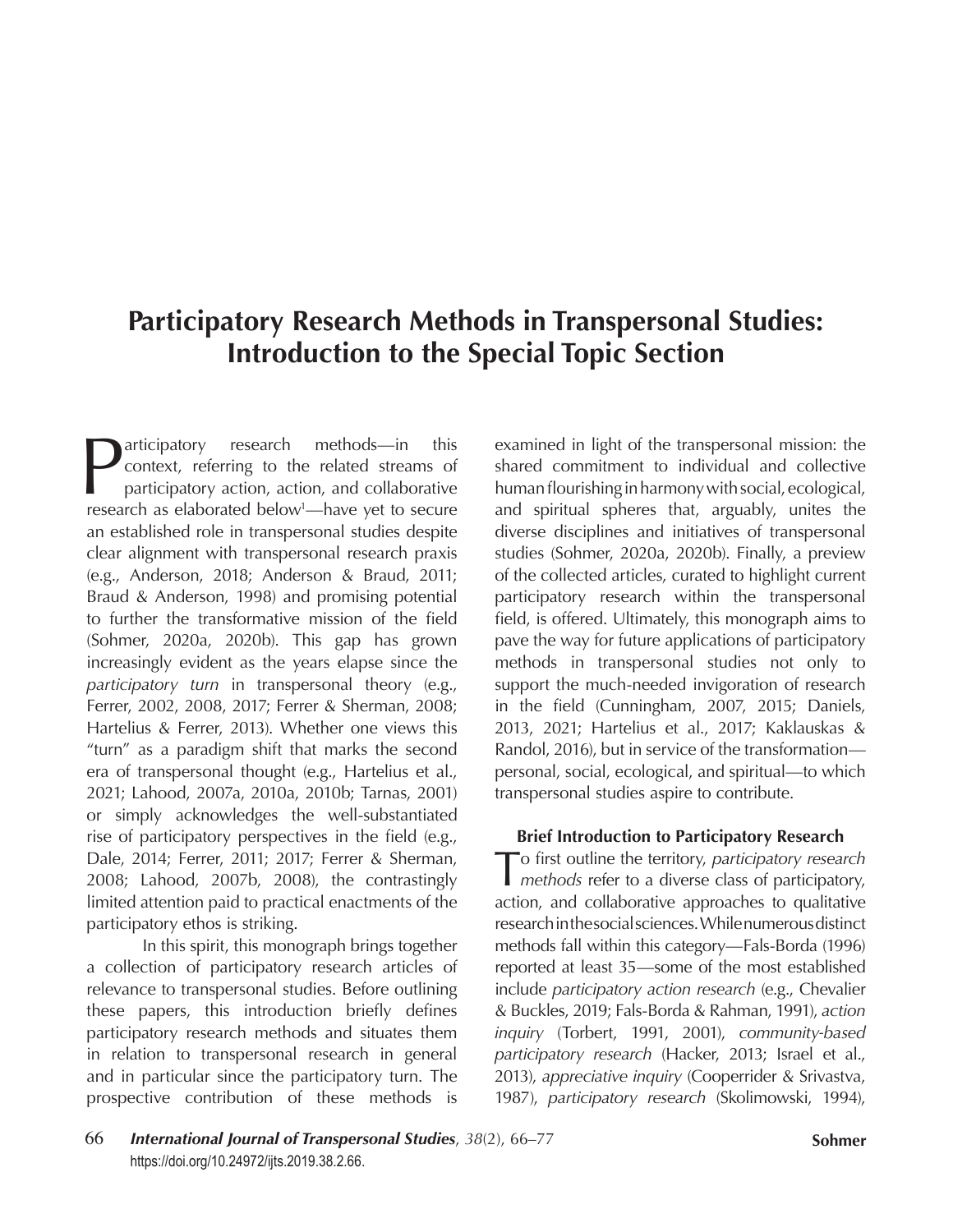*cooperative inquiry* (Heron, 1996; Heron & Reason, 2006), and *collaborative inquiry* (Bray et al., 2000; Kasl & Yorks, 2002). Together, these methods contribute to what Lincoln and Guba (2011) acknowledge as the fifth major paradigm in qualitative research—the *participatory paradigm* (following Heron & Reason, 1997)—after positivism, postpositivism, critical theory, and constructivism (note, alternatives have been posited for the fifth research paradigm, such as pragmatism [e.g., Creswell & Clark, 2016; Creswell & Poth, 2017]).

Although the various participatory approaches may have distinct historical antecedents, unique methodological features, and affinity with different disciplines, they share a common ontological stance on the nature of knowledge and reality and employ research practices in accordance with a *participatory worldview* (e.g., Ferrer, 2002, 2017; Hartelius & Ferrer, 2013; Heron, 2006; Reason, 1994a, 1994b; Skolimowski, 1994; Tarnas, 1991, 2006). Namely, from a participatory perspective, experiential reality is seen as a dynamic *cocreation* between interdependent players within living systems. A participatory epistemology follows from this worldview, forwarding a perspective of knowledge as *enacted* (e.g., Ferrer, 2002, 2008, 2017; Hartelius & Ferrer, 2013) between a knowing subject; their domain and methods of inquiry; and the social, ecological, and spiritual contexts that contain them.

The partcipatory stance contrasts with positivism, which assumes an inert, mechanistic universe—or even living human subjects—that can be objectively known by an external researcher. Moreover, this perspective also differs from the *perennial philosophy* (Huxley, 1945) prominent in early transpersonal theory (e.g., Cortright, 1997; Grof, 1998; Wilber, 1975, 1980), in which diverse spiritual paths are seen as different approaches to the same spiritual Truth or ultimate (i.e., usually framed as a neo-Vedantic nondualism). Instead, a participatory orientation supports the possibility of ontological pluralism (i.e., the possible coexistence of multiple subtle or spiritual realities with which individuals and systems cocreate), while acknowledging the influential role of a researcher's intention, attention, and positionality (e.g., social identity location, cultural background, historical context, and psychospiritual development) in shaping acts of knowing, and emergent realities, as well as the dynamics of power inherent in knowledge production. That being said, participatory perspectives differ from relativism and radical constructivism by honoring the ontological validity of external and internal organizing structures with which individual subjectivities participate. Thus, it is not quite accurate to say, as some accounts suggest (e.g., Cunningham, 2007), that a participatory stance is infinitely pluralistic, "grant[ing] the existence of as many spiritual realities as there are individuals who experience them" (p. 42). Yet, there is likely a spectrum among participatory theorists on the respective roles and emphases granted to personalindividual agency (i.e., authority or primacy) versus interpersonal and transpersonal agency in cocreative endeavors (see Heron & Sohmer, this issue). Although beyond the scope of this introduction, this nuance in participatory transpersonal discourse marks an important area for future dialogue and engagement.

These ontological and epistemological underpinnings of participatory methodologies correspond with their practical dimensions in three major ways. First, perhaps most explicitly, participants—often called *coresearchers* or *coinquirers*—in participatory research are included to varying degrees in research design, implementation, and meaning-making. In this way, everyone involved in the research endeavor is empowered as an agent of knowledge, challenging the typical distribution of power in conventional research (i.e., in which knowledge making agency is granted primarily to the initiating—often academic, elite—researcher). This practice is based on the ethical and political assertion that persons have a right to participate in processes that seek to generate knowledge about them (e.g., Heron & Reason, 1997) as well as the epistemic argument that the validity of knowledge is enhanced through the full participation of the individuals or communities who are being studied (e.g., Heron, 1996; Reason & Bradbury, 2008).

Secondly, participatory approaches often employ experiential learning strategies to engage inquiry in real-life contexts and actively generate research data through recursive cycles of action and reflection. Thus, rather than relying purely on past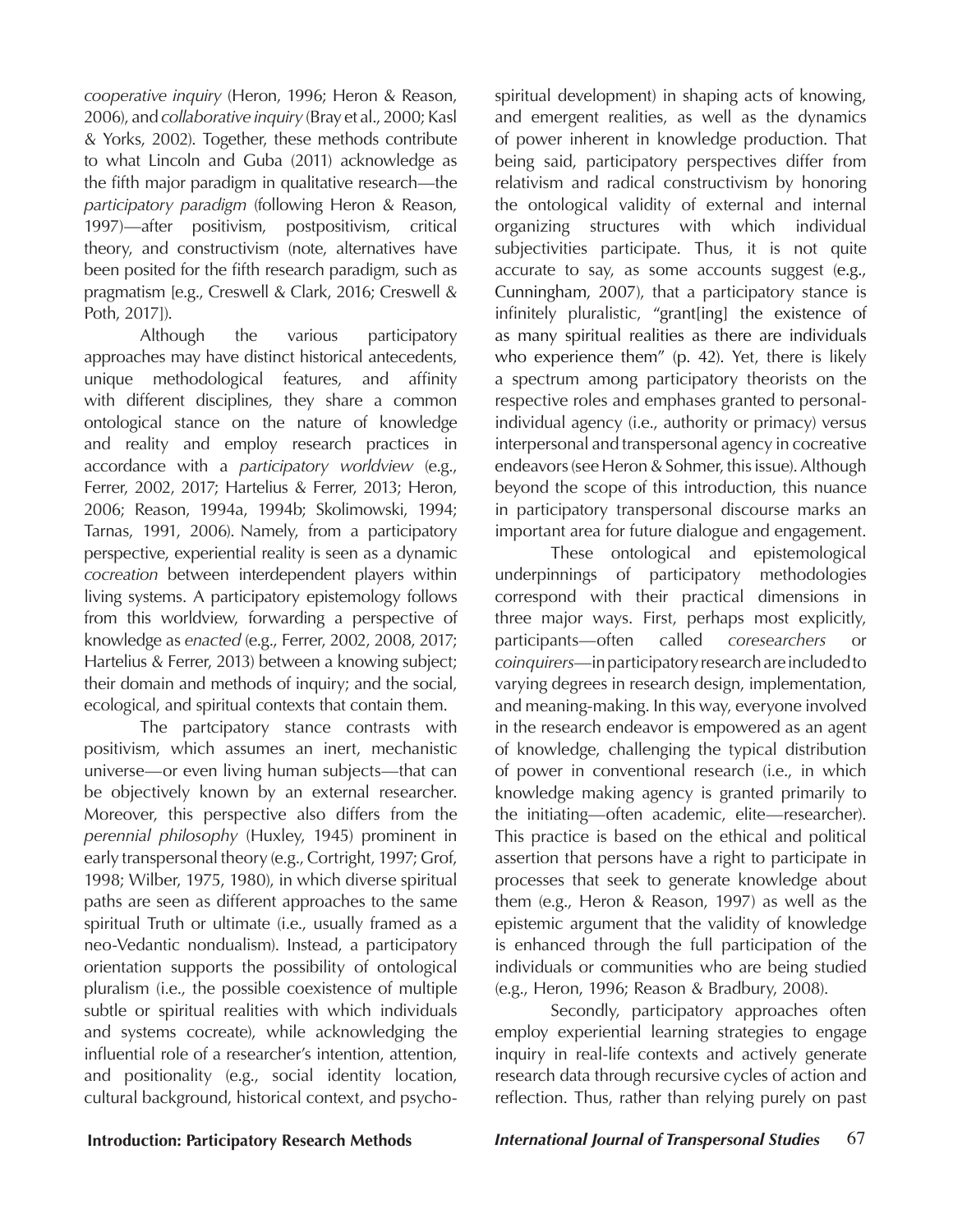experience and retrospective data, as is typical in interview-based qualitative methods, participatory research processes create opportunities for novel, emergent knowledge to be generated and for dynamic steering in recursive inquiry cycles. In contrast with experimental research under controlled conditions, participatory research cycles are often taken within the living contexts of inquiry—in coresearcher's daily lives, work, and communities.

Relatedly, some methods—such as coopera tive inquiry (Heron, 1996) and embodied spiritual inquiry (Ferrer, 2017; Ferrer & Sohmer, 2017; Sohmer, 2018; Sohmer, Baumann, & Ferrer, this issue)—accept an expanded epistemology, including propositional, presentational, practical, and transformative knowledge (Heron, 1996; Heron & Reason, 1997, 2006, 2008). These methods invite multiple ways of knowing (e.g., contemplative, embodied, intuitive, emotional, and creative) within inquiry-action cycles, thus, leveraging intelligences beyond the rational mind as well as possible *state-specific knowledge* (i.e., knowledge accessed through psychospiritual practice, intentionally cultivated states of consciousness, or spontaneously arising expanded states of consciousness; Cunningham, 2015; Ferrer, 2014, 2017; Tart, 2009). Finally, in addition to informative or conceptual outcomes, the practical and transformative dimensions of research are emphasized in participatory methods, asserting the axiological directive that both research outcomes *and* process should meaningfully transform researchers, their spheres of study, the research audience, and the wider world.

It is important to clarify that most participatory research methodologies do not have a historical correspondence with transpersonal participatory philosophy. Rather, the majority of participatory methods have streams of influence and histories independent of, or not directly connected with, transpersonal participatory theory (e.g., Bray et al., 2000; Fals-Borda & Rahman, 1991; Hacker, 2013). Cooperative inquiry (Heron, 1996) is, arguably, an exception given clear historical and contemporary connections with the transpersonal field, including shared antecedents in humanistic psychology, an existing body of transpersonal cooperative inquiries (e.g., Heron, 1998; 2001), and Heron's contributions

to transpersonal scholarship (for further discussion, see Sohmer, 2020a, 2020b). In addition, Ferrer's (2017) *embodied spiritual inquiry*—a contemporary participatory approach to research and learning inspired by cooperative inquiry—was generated within a transpersonal orientation. Thus, prior to this monograph, these two participatory methods have been most explicitly substantiated and applied within transpersonal contexts, perhaps lending them unique strengths of relevance to transpersonal studies. That said, the shared paradigm outlined above unites participatory methods and aligns them with the participatory orientation in the transpersonal field. Thus, I see ample opportunities ahead for diverse participatory methods to become better known and utilized within transpersonal studies.

## **Promising Horizons:**

## **Participatory Methods in Transpersonal Studies**

While the viability and extent of the prospective<br>contribution that participatory methodologies may offer transpersonal studies will need to be substantiated through more practical examples—like the ones in this monograph—existing research in related fields has suggested promising horizons. In fact, participatory methods may offer an important key to ameliorating some of the most persistent challenges in the transpersonal field (Sohmer, 2020a, 2020b). Specifically, in a recent synthesis of critiques of transpersonal psychology, I explored three interrelated challenges discerned within the field: cultural bias, limited social engagement, and limited research (Sohmer, 2020a). These limitations threaten the relevance of transpersonal psychology in contemporary scholarship and society and inhibit the actualization of the field's expressed transformative vision (Boucouvalas, 1980, 1981; Brooks et al., 2013; Caplan et al., 2003; Daniels, 2013, 2021; Hartelius et al., 2007; Hocoy, 2016; Hoffman, 2016; Kaklauskas et al., 2016a, 2016b; Rothberg, 1999). Participatory methods offer value in these regards, with the potential to simultaneously address all three critiques and provide an underutilized class of research strategies well suited for the subtle, dynamic, and complex terrain of the transpersonal field. That is, many transpersonal domains of inquiry lend well to the experiential inquiry cycles employed in participatory research.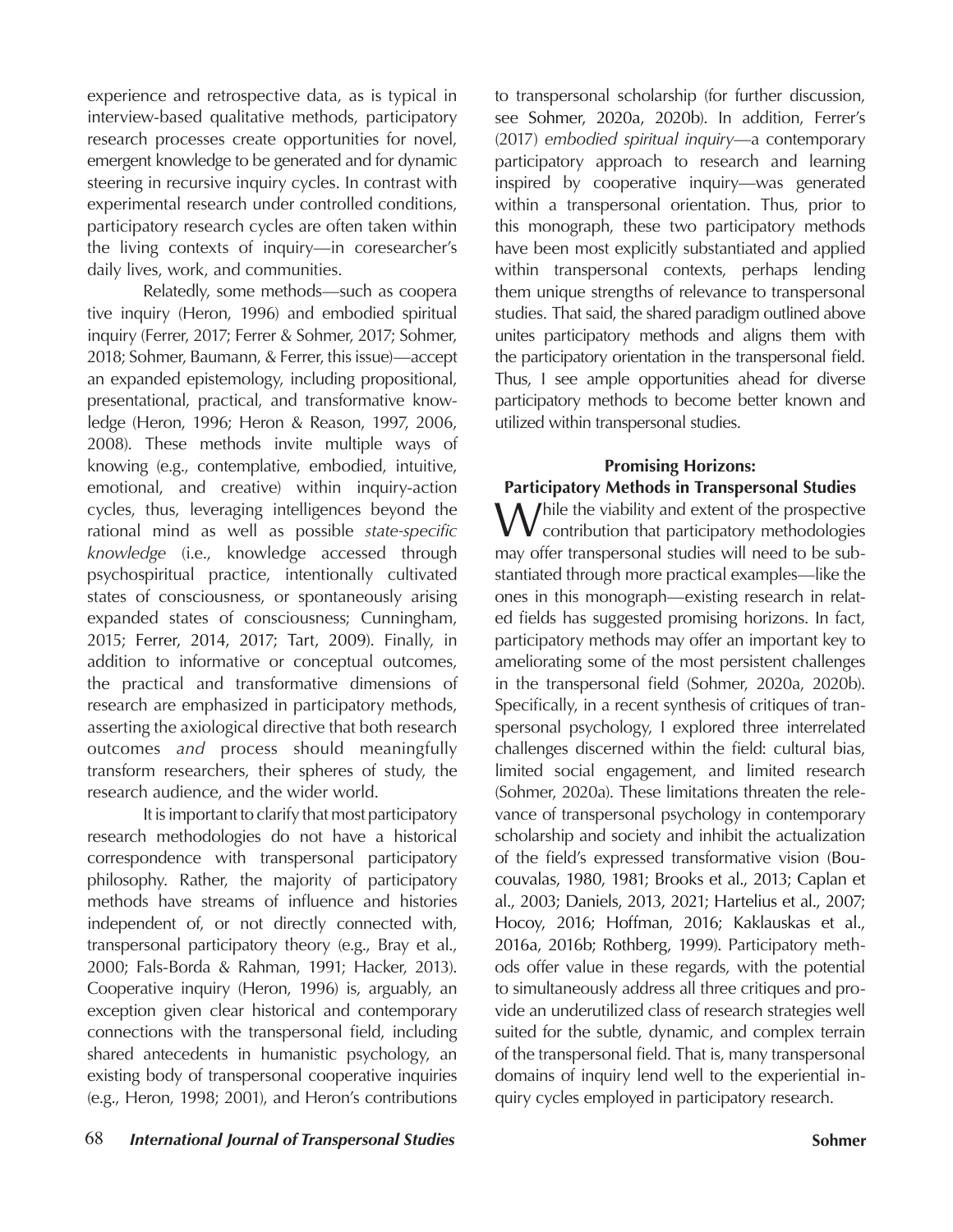For example, exploring the mechanisms, benefits, and pitfalls of particular psychospiritual practices (e.g., Rubinart et al., 2016) would be well served by rounds of experiential immersion in the practice, immediate reflection, and intersubjective exploration. Similarly, exploring best practices to address collective challenges—like facing the realities of ecological grief and social injustice—or healing psychospiritual ailments, can be meaningfully engaged through active-reflective inquiry cycles within mutually concerned groups. In addition, the expanded terrain of transpersonal studies calls for epistemic diversity through the inclusion of multiple ways of knowing, state-specific knowledge, potential intelligences developed through psychospiritual practice, and expanded states of consciousness in research. Participatory methods not only leave room for the inclusion of these expanded ways of knowing but may also provide the experiential means to cultivate them during research endeavors (e.g., Ferrer & Sohmer, 2017; Heron & Reason, 2008; Reason, 1994). Finally, participatory methods may provide avenues beyond the persistent Western, patriarchal cultural bias for which the transpersonal field has been critiqued (Brooks, 2010; Brooks et al., 2013; Ferrer, 2002, 2017; Heron, 1996, 1998; Hocoy, 2016; Hoffman, 2016; Lahood, 2016), through processes amenable to the inclusion of multiple, diverse

perspectives or deliberately through research initiatives to address the roots of cultural bias, social identity dynamics, and issues of power, privilege, and oppression (for exemplar inquiries in this realm, see, Barlas et al., 2000; European-American Collaborative Challenging Whiteness, 2002, 2009; Kasl & Yorks, 2002; Rossenwasser, 2000; Paxton, 2003).

In light of these potential benefits, the applied value of participatory research methods in transpersonal studies may be relevant beyond a strictly participatory theoretical frame. It is striking, however, that growing interest in participatory perspectives in transpersonal studies has not reflected an adoption of participatory methods of learning, research, and activism as well. With shared ontological, epistemological, and axiological values, these approaches contribute to the essential, and so far, underdeveloped, branch of methodology to transpersonal participatory movements (Table 1). That is, participatory methods can provide the means to engage in inquiry, generate knowledge, and foster transformation from within the same ethos of transpersonal participatory theory. In the reverse, without attention to methodology, transpersonal participatory theory is, arguably, limited in its potential scope of practical value. Additionally, participatory and action research in any field can serve as a relational spiritual practice that may offer

| <b>Table 1.</b> Features of the participatory paradigm                                                                                                                          |                                                                                                                                                                                                           |
|---------------------------------------------------------------------------------------------------------------------------------------------------------------------------------|-----------------------------------------------------------------------------------------------------------------------------------------------------------------------------------------------------------|
| Ontology                                                                                                                                                                        | Subjective-objective ontology or intersubjective ontology—reality is co-created between the observing<br>subject and the personal, interpersonal, and transpersonal dimensions in which they are embedded |
| Epistemology                                                                                                                                                                    | Critical subjectivity in cocreative participation (intersubjectivity); extended epistemology including<br>multiple ways of knowing; collaborative meaning making                                          |
| <b>Axiology</b>                                                                                                                                                                 | Purpose of research and learning is to ultimately facilitate healing, growth, and/or transformation; with<br>attention to social, ecological, and/or spiritual dimensions                                 |
| Methodology                                                                                                                                                                     | Collaborative and active learning cycles, often embedded in real-life contexts; practical and trans-<br>formative outcomes are primary; grounded in shared experience                                     |
| (informed by Lincoln & Guba, 2011; see the original for a table comparing positivism, post positivism, critical theory,<br>constructivism, and participatory paradigms, p. 168) |                                                                                                                                                                                                           |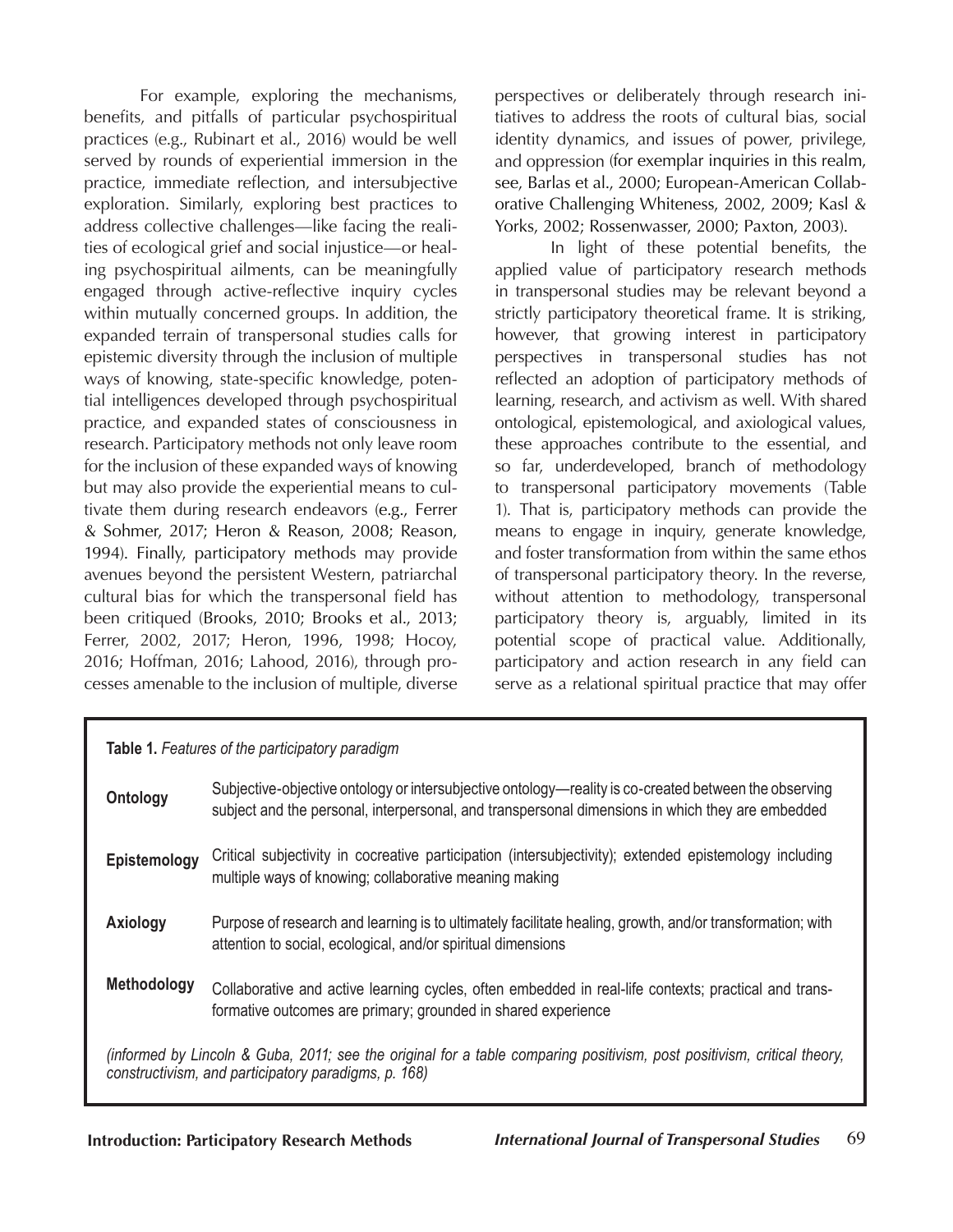unique opportunities for contemporary spiritual practitioners (Heron & Lahood, 2008) by providing avenues for experiential psychospiritual exploration beyond established religions, traditions, or schools (Heron, 2006). Thus, integrating and developing participatory methods in transpersonal studies may open creative pathways to enact the participatory turn in both process (i.e., experiential immersion in participatory learning and spirituality) and outcomes (i.e., inviting novel, participatory knowledge to be cocreated; Sohmer, 2020b).

Moreover, the shared emphasis on the transformative dimensions of research—what Anderson (2018) has called *transformative research praxis* provides a salient bridge between participatory and transpersonal research methods suggestive of a promising synergy in service of the transformative vision of transpersonal studies (Anderson & Braud, 2011; Braud & Anderson, 1998). Although historically, transpersonal research has exhibited a greater emphasis on personal transformation and participatory methods have focused more explicitly on social and political transformation (e.g., Fals-Borda & Rahman, 1991; McIntyre, 2007; McTaggart, 1997), this divergence in focus is not intrinsic to the methodologies per se, but rather illuminates implicit preferences and biases in the transpersonal field that warrant further investigation. Nevertheless, the shared fundamental concern with *transformative validity* (Anderson & Braud, 2011)—the practical *effects* of research in addition to conceptual or *informative validity* (i.e., conceptual knowledge)—demonstrates the resonance of participatory research methods in transpersonal contexts. Moreover, while the transformative mission of transpersonal studies may be aspirational, serving perhaps more as an organizing principle or implicit ideal than a practical central focus, maintaining integrity with it requires ongoing reflection on the ways our professional efforts and scholarship genuinely contribute to this end. The research in this monograph provides an applied basis to suggest that participatory methods may not only be well suited for transpersonal domains of inquiry but may also help bridge the gaps between the transpersonal vision and its actualization.

In this spirit, this special issue offers the first focused collection of participatory research studies

of relevance to transpersonal studies. Admittedly, it took considerable effort to gather contemporary research at this intersection, corroborating the need to build awareness, legitimize, and invigorate the use of participatory methods in the transpersonal field. This monograph marks a beginning rather than a culmination—illuminating future directions as much as celebrating existing works. These future directions extend both into practical applications of participatory methods within diverse inquiry groups and contexts, as well as toward further establishing methodological validity in light of transpersonal research standards (Anderson & Braud, 2011; Braud, 1998; Heron, 1996; Lincoln & Guba, 2011).

In large part, this conversation is embedded in a deeper debate regarding what constitutes transpersonal science (e.g., Cunningham, 2015, 2019a, 2019b; Daniels, 2021; Ferrer, 2014, 2017; Friedman, 2002, 2013; Hartelius, 2019) that reaches beyond the scope of this introduction. In this context, it should suffice to say that the effort to legitimize the validity of participatory methods requires further theoretical elaboration and practical application. Much remains unknown regarding optimal applications of various participatory methods in service of diverse transpersonal contexts and initiatives. For example, future research is necessary to clarify whether certain participatory methods are more amenable to transpersonal studies in general or within specific inquiry domains. In addition, future research should intentionally apply proposed validity practices—such as Heron and Reason's (2006; Heron, 1996) CI validity procedures, Ferrer's (2002, 2017) participatory validity tests, Anderson and Braud's (2011) member checks or participant validation—and consider developing new ones. All of this opens up fertile territory for the next wave of participatory and transpersonal researchers to engage.

It is important to name in particular that of the studies represented in this issue, only one focuses explicitly on social or ecological activism. This representation is discordant with the values of participatory research at large, imploring greater attention to collective transformation initiatives in future transpersonal participatory efforts. Moreover, the opportunities to address the contemporary social,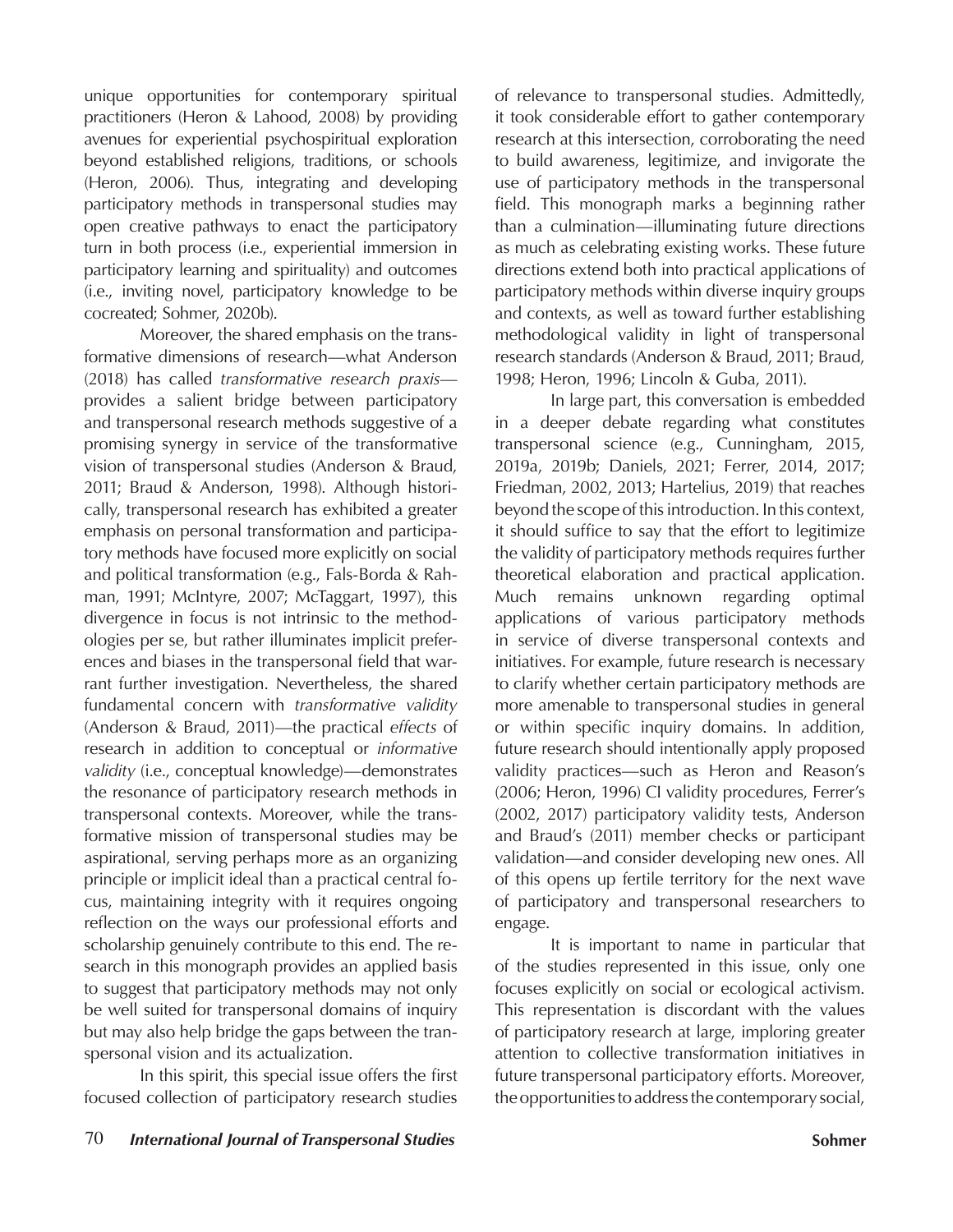ecological, and spiritual crises through participatory initiatives within the transpersonal research space are robust; and the possibilities for future inquiries across transpersonal domains are plentiful. In turn, as these opportunities are embraced, continued efforts to assess and promote research quality will further substantiate the methodological validity of participatory research in transpersonal contexts. Thus, while acknowledging a humble beginning, the contents of this monograph open promising vistas, suggesting that greater inclusion of participatory methods will foster the transformative aims to which transpersonal studies are committed.

# **In This Issue: Overview of Articles**

This special issue includes five original partici-patory research studies, an autobiographical exploration of participatory perspectives, and an interview with the founder of a prominent participatory research approach. The methods represented include community-based participatory research (Hacker, 2013; Israel et al., 2013), embodied spiritual inquiry (Ferrer, 2017; Ferrer & Sohmer, 2017; Sohmer, 2018), participatory action research (Fals-Borda & Rahman, 1991; Chevalier & Buckles, 2019), cooperative/collaborative inquiry (Heron, 1996; Bray et al., 2000), and relational inquiry (Lahood, 2013, this issue). The topics span a variety of transpersonal interests including the role of entheogenic and nature-oriented transpersonal experiences in empowering ecological activism, approaches to enhance spiritual wellness on a college campus, the experience of human boundaries within and between co-inquirers, the process and learning outcomes of a long-term relational inquiry, and the integration of transformative travel experience. In addition, Lahood offers a unique exploration of participatory perspectives in a creative synthesis of personal narrative, storytelling, mythology, and transpersonal theory. The special topic section closes with an interview with John Heron, the founder of cooperative inquiry (CI)—a participatory methodology that is particularly well suited for transpersonal studies (Sohmer, 2020a, 2020b; Ross, this issue)—discussing the interface of CI and transpersonal studies.

Beginning this issue is a community based participatory research (CBPR) initiative to promote spiritual wellness on a college campus. In this study, Regina Idoate and her colleagues employed the *Community Readiness Model* to develop an initiative to promote spiritual wellness in a Midwestern state university. Through the research process, the community's level of readiness to promote spiritual wellness increased from stage three, *vague awareness,* at baseline to stage six, *initiation*, at follow up—demonstrating the effectiveness of a community-based approach to develop appropriate strategies to promote spiritual practices in higher education environments. While findings of this study are contextual and participatory—thus, embedded in their specific context—this initiative offers a promising prototype to enhance the increasingly recognized vector of spiritual development in higher education (e.g., Dalton et al., 2006; Duerr et al., 2003; Palmer & Zajonc, 2010).

The second article presents Heather Walker's participatory action research and heuristic inquiry investigating inspirations and challenges to ecological activism with a group of 21 North Americans in the context of the contemporary ecological crises. Along with the explicit goal of empowering participants' ecological activism, the study explored the role of entheogenic and natureoriented transpersonal experiences in ecological engagement efforts and discusses the mutually stimulating connection between psychological growth and ecological activism. Yet, as Walker emphasized: "changing one's intra-subjective experience is not enough to address the ecological crisis—and cultivation of a comprehensive, nurturing, and sustaining philosophy of life is not mutually exclusive to a critical need for collective sociopolitical responsiveness" (p. 112). The study also examined coresearchers' attitudes toward sociopolitical activism, uncovering the negative associations held by a number of them; thus, suggesting the need for supports to evoke collaborative sociopolitical transformation. This trailblazing work paves the way for future efforts of *transpersonal social engagement* (Rothberg & Coder, 2013) bridging the gap between the transpersonal concern with social, ecological, and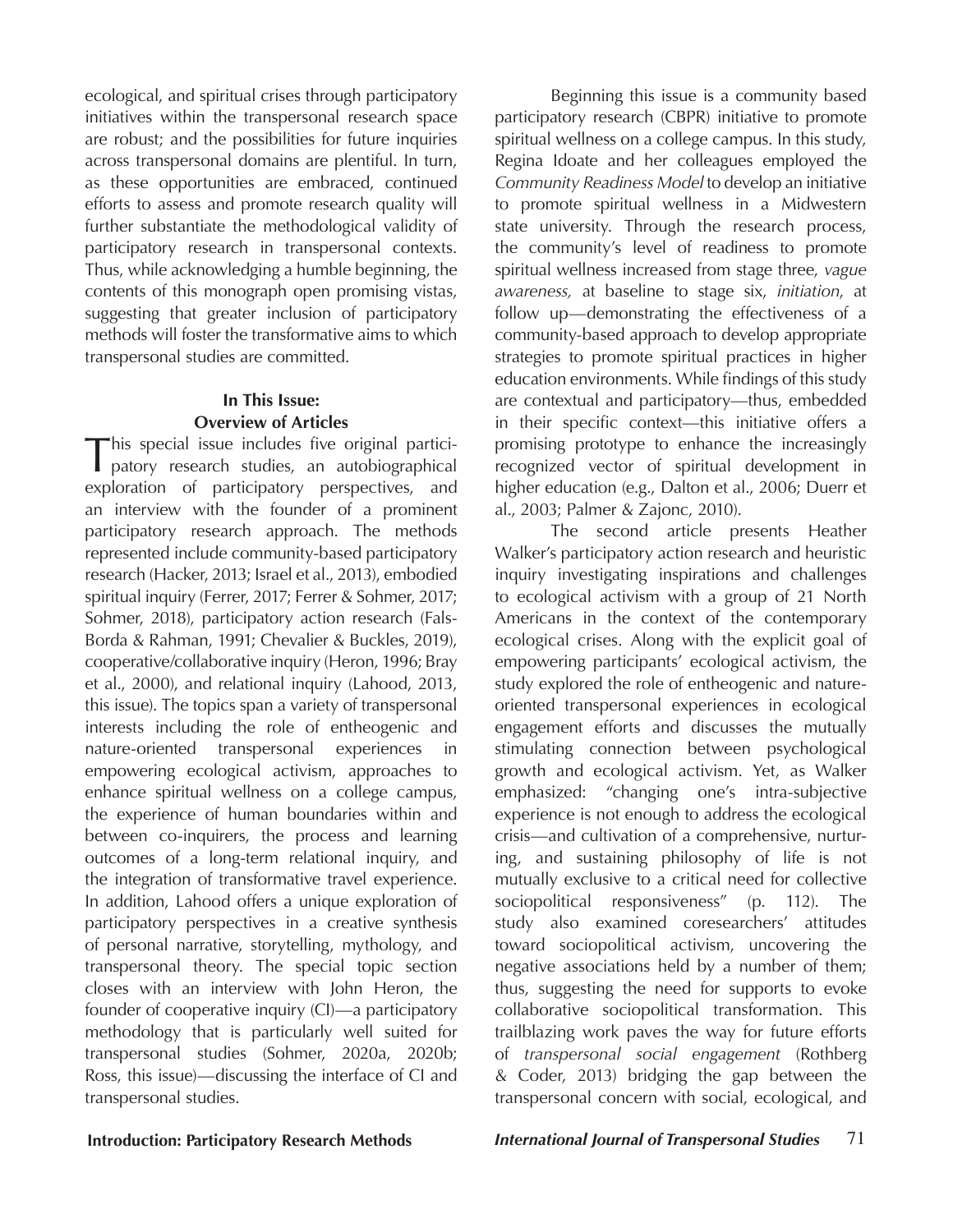spiritual flourishing and applied contributions in this realm.

The third article, "An Embodied Spiritual Inquiry into the Nature of Human Boundaries: Outcomes of a Participatory Approach to Transpersonal Education and Research," shares the process and outcomes of an inquiry in which I was a part, along with Ross Baumann (second author) and Jorge Ferrer (third author and inquiry facilitator). After providing a brief methodological overview of embodied spiritual inquiry (ESI) in general (Ferrer, 2017; Ferrer & Sohmer, 2017), we unfold the learning outcomes of our inquiry into the question: "What are the experiential differences between dissociation, merging, and integration—contingent on boundary firmness and permeability—within both interpersonal and intrapersonal domains?" (p. 121). While focusing on the specific inquiry at hand, this article explores the prospective value of ESI and related participatory research and learning approaches in the context of transpersonal and integral education.

In the fourth article, entitled "Relational Inquiry: Seven Years Practicing Seven Relationships," Gregg Lahood offers an account from a long-term relational inquiry group in Byron Bay, Australia. Through a descriptive account, Lahood presents relational inquiry as an informal approach to new paradigm research and relationship-based spirituality that is informed by, yet distinct from, cooperative inquiry and Gestalt-practice. Drawing on coinquirer testimonies, the article outlines the inquiry practices and the five "basic fields" of inquiry engaged in this group. In addition, Lahood presents a seven relationships model as an outcome of the inquiry process and a heuristic for understanding and participating in relational inquiry. This article is of particular value for prospective initiators of relational inquiry and practitioners of relational spirituality.

In the final participatory research study, Susan Ross shares the process and outcomes of cooperative inquiry/collaborative inquiry (CI) (Bray et al., 2002; Kasl & Yorks, 2002; Heron, 1996) exploring the phenomenon of integrating transformation. Drawing on her research with a group of 10 women after the experience of lifechanging travel (see also Ross, 2008, 2017), the article focuses on CI design, data collection and analysis, and validity, with the expressed purpose to "embolden use of CI by demystifying its concepts, design, practices, and ethic" (p. 164). Ross closes the article with critical reflection of the merits and challenges of CI grounded in the literature and her personal experience.

 The collection of research studies is followed by a creative exploration of participatory perspectives through storytelling and transpersonal theoretical analysis entitled, "The Mushroom, the Frog, and the Rainbow of Desire: A Participatory-Psychedelic, Spiritual Emergence." In this autobiographical essay, Gregg Lahood applies insights from the LSD research of Stanislav Grof, the participatory cosmology of Richard Tarnas, and the panpsychism of Freya Mathews to elucidate a personal account of spiritual emergence and suggest avenues toward "recovering the participatory mind" (p. 198). The resulting weave of personal narrative, mythology, and participatory theory offers a dynamic window into the lived experience and potential implications of relational, or participatory, engagement with life.

 In the closing contribution to this special topic section, I interview John Heron—the founder of cooperative inquiry (Heron, 1996, 1998), an experiential, participatory approach to research and learning that is being increasingly recognized as a promising approach to transpersonal research (Ross, this issue; Sohmer, 2020a, 2020b). After presenting a summary of cooperative inquiry, Heron and I discuss CI in the context of transpersonal studies, including past and possible future applications. Questioning the emphasis on "trans" in transpersonal, Heron unfolds the three dimensions of human spirituality that CI engages and offers a vision for transpersonal studies in light of participatory ideals. We also explore questions around cultivating authentic relationships in CI, the role of the nonhuman natural world in CI, and practices based on CI principles that can be used in daily life. Finally, we discuss the application of an extended epistemology and radical assessment in education, self-generating culture, and the role of CI in human evolution.

As a whole, this collection serves as an offering to inspire the next generation of transpersonal practitioners, educators, and researchers to broaden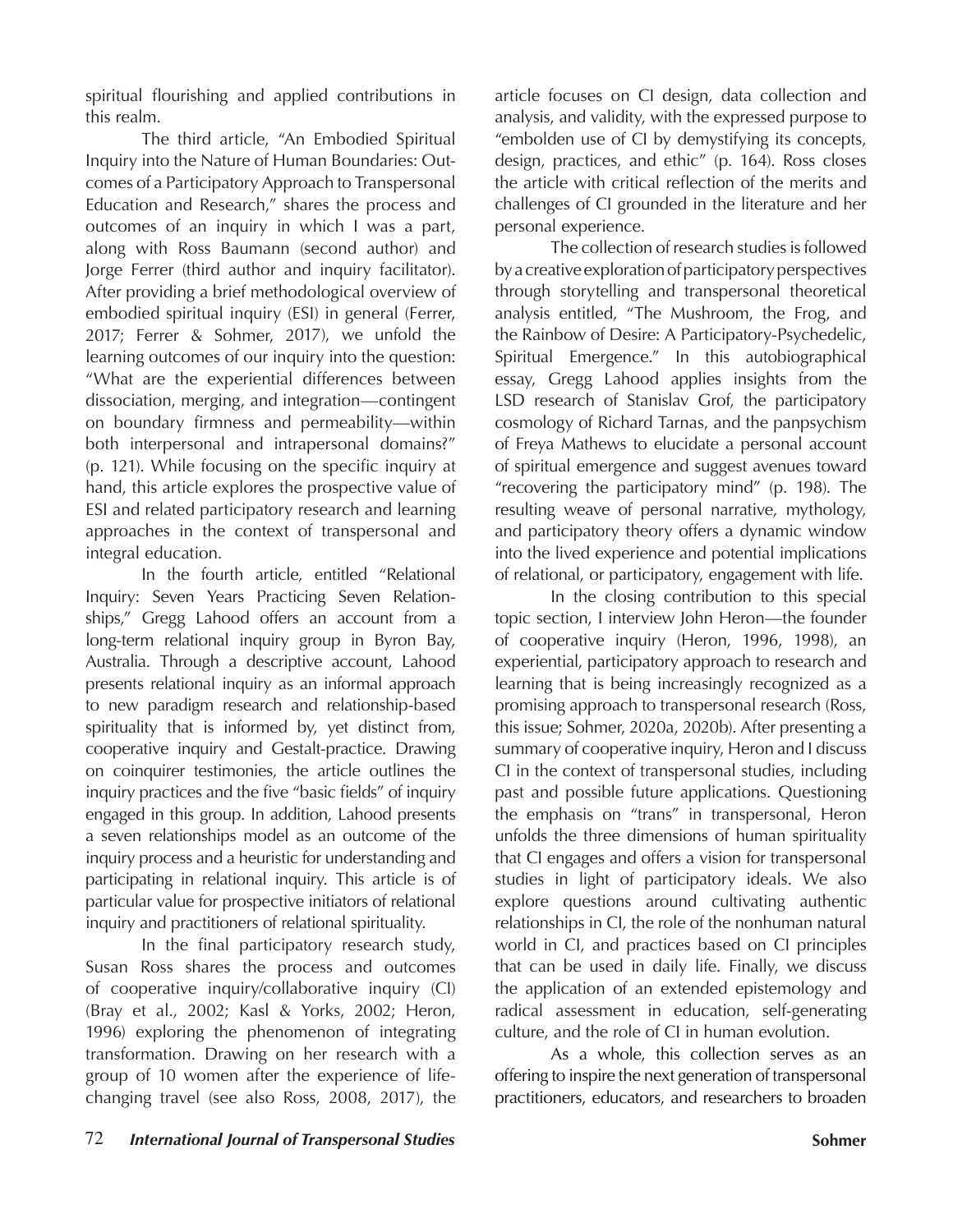their methodological palate to include participatory methods. The robust learning outcomes in these articles, as well as the meta-inquiries regarding the value of participatory methods in the transpersonal studies, lay a solid foundation on which future initiatives can build. Recalling Anderson and Broad's (2011) well-reputed definition of transpersonal psychology as, "the study and cultivation of the highest and most transformative human values and potentials—individual, communal, and global—that reflect the mystery and interconnectedness of life, including our human journey within the cosmos" (p. 9) offers a helpful orientation and guide. May we return deeply and often to reflect on this mission and draw on all of the tools at our reach in its service. It is my hope that this monograph bolsters the commitment in this direction, serving as an inspiration and practical road map to creatively align our efforts with the transformative vision of the transpersonal field.

# *Olga R. Sohmer, Special Topic Editor* **California Institute of Integral Studies**

### **References**

- Anderson, R. (2018). Frontiers in transpersonal research methods: Historical overview and renewed visions. *The Journal of Transpersonal Psychology, 50*(2), 129–143.
- Anderson, R., & Braud, W. (2011). *Transforming self and others through research: Transpersonal research methods and skills for the human sciences and humanities*. State University of New York Press.
- Barlas, C., Kasl, E., Kyle, R., MacLeod, A., Paxton, D., Rosenwasser, P., & Sartor, L. (2000, June 2–4). Learning to unlearn white supremacist consciousness. In T. Sork, V. Lee-Chapman, & R. St. Clair (Eds.), *Proceedings of the 41st Annual Adult Education Research Conference* (pp. 26– 30). University of British Columbia (ED452417). ERIC. https://files.eric.gov/fulltext/ED452417.pdf
- Boucouvalas, M. (1980). Transpersonal psychology: A working outline of the field. *The Journal of Transpersonal Psychology, 12*(1), 37–46
- Boucouvalas, M. (1981). Transpersonal psychology: Scope and challenge. *Australian Journal of Transpersonal Psychology, 1*(2), 136–151.
- Braud, W. (1998). An expanded view of validity. In W. Braud & R. Anderson, *Transpersonal research methods for the social sciences: Honoring human experience* (pp. 213–237). SAGE.
- Braud, W., & Anderson, R. (Eds.). (1998). *Transpersonal research methods for the social sciences*. SAGE.
- Braun, V., & Clarke, V. (2006). Using thematic analysis in psychology. *Qualitative Research in Psychology*, *3*(2), 77–101. https://doi.org/10.1191/1478088706 qp063oa
- Bray, J. N., Lee, J., Smith, L. L., & Yorks, L. (2000). *Collaborative inquiry in practice: Action, reflection, and meaning making*. SAGE.
- Brooks, C. (2010). Unidentified allies: Intersections of feminist and transpersonal thought and potential contributions to social change. *International Journal of Transpersonal Studies*, *29*(2), 33–57. https://doi.org/10.24972/ijts.2010.29.2.33
- Brooks, C., Ford, K., & Huffman, A. (2013). Feminist and cultural contributions to transpersonal psychology. In H. L. Friedman & G. Hartelius (Eds.), *The Wiley-Blackwell handbook of transpersonal psychology* (pp. 612–625). John Wiley & Sons. https://doi.org/10.1002/9781118591277.ch 34
- Caplan, M., Hartelius, G., & Rardin, M. A. (2003). Contemporary viewpoints on transpersonal psychology. *The Journal of Transpersonal Psychology*, *35*(2), 143–162.
- Chevalier, J. M., & Buckles, D. J. (2019). *Participatory action research: Theory and methods for engaged inquiry*. Routledge. https://doi.org/10.43 24/9781351033268
- Cooperrider, D. L., & Srivastva, S. (1987). Appreciative inquiry in organizational life. In R. Woodman & W. Pasmore (Eds.), *Research in organizational change and development* (Vol. 1, pp. 129–169). JAI Press.
- Cortright, B. (1997). *Psychotherapy and spirit: Theory and practice of transpersonal psychotherapy*. State University New York Press.
- Creswell, J. W., & Clark, V. L. P. (2017). Designing and conducting mixed methods research (2nd ed.). SAGE.
- Creswell, J. W., & Poth, C. N. (2016). Qualitative inquiry and research design: Choosing among five approaches (4th ed.). SAGE.

**Introduction: Participatory Research Methods** *International Journal of Transpersonal Studies* 73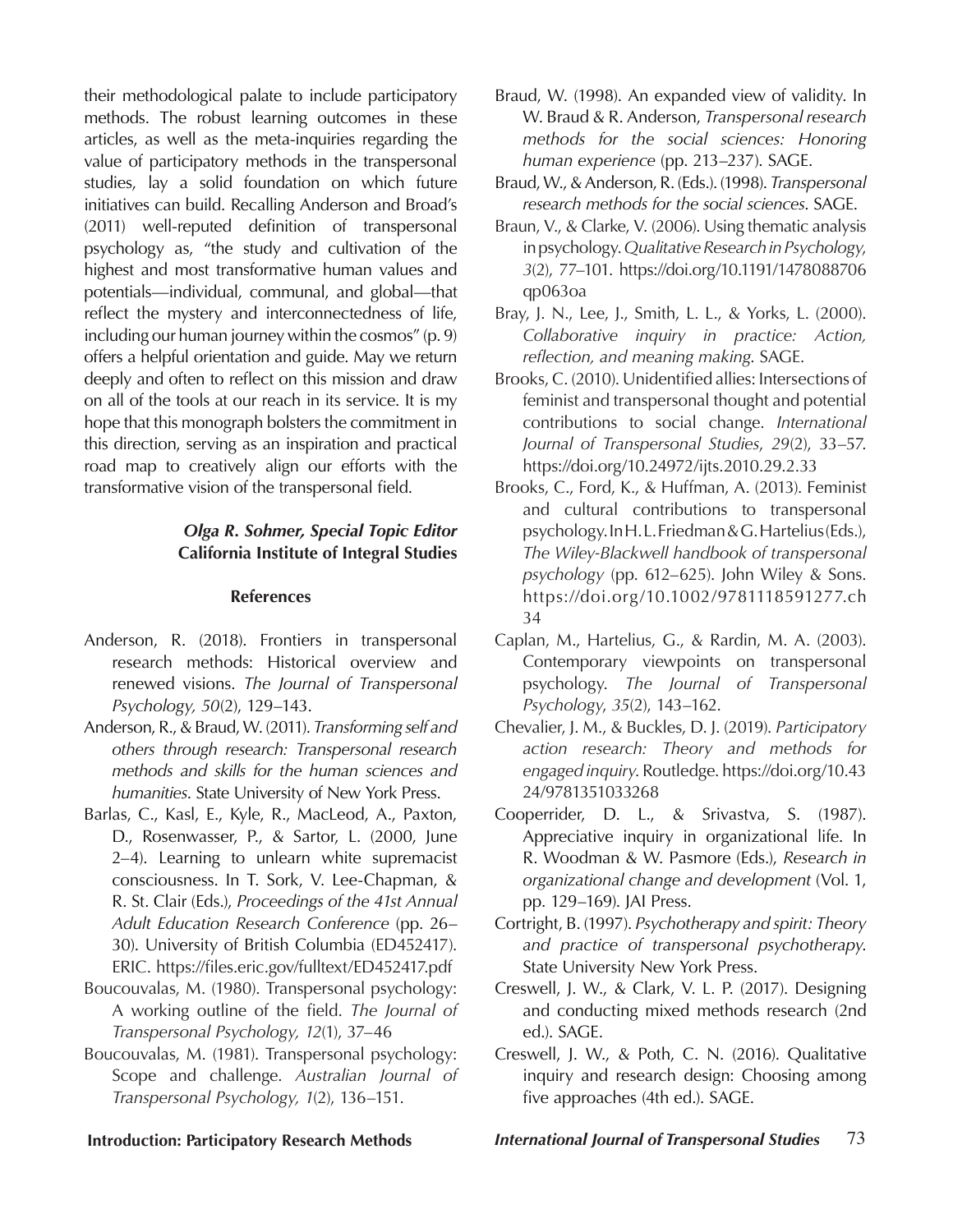- Cunningham, P. (2007). The challenges, prospects, and promise of transpersonal psychology. *International Journal of Transpersonal Studies*, *26*(1), 41–55. https://doi.org/10.24972/ijts.2007.26.1.41
- Cunningham, P. (2015). Empirical rationalism and transpersonal empiricism: Bridging the two epistemic cultures of transpersonal psychology. *The Journal of Transpersonal Psychology*, *47*(1), 83–120.
- Cunningham, P. (2019a). Scientism and empiricism in transpersonal psychology. *The Journal of Transpersonal Psychology, 51*(1), 6–27.
- Cunningham, P. (2019b). Science and unity in transpersonal psychology—Part II. *The Journal of Transpersonal Psychology, 51*(2), 176–197.
- Dalton, J. C., Eberhardt, D. M., Bracken, J., & Echols, K. (2006). Inward journeys: Forms and patterns of college student spirituality. *Journal of College and Character*, *7*(8), 1–22.
- Dale, E. J. (2014). *Completing Piaget's project: Transpersonal philosophy and the future of psychology*. St. Paul, MN: Paragon House.
- Daniels, M. (2013). Traditional roots, history, and evolution of the transpersonal perspective. In H. L. Friedman & G. Hartelius (Eds.), *The Wiley-Blackwell handbook of transpersonal psychology* (pp. 23–43). John Wiley & Sons. https://doi.org/10.1002/9781118591277.ch2
- Daniels, M. (2021). *Shadow, self, spirit: Essays in transpersonal psychology* (2nd ed.). Imprint Academic.
- Duerr, M., Zajonc, A., & Dana, D. (2003). Survey of transformative and spiritual dimensions of higher education. *Journal of Transformative Education*, *3*(1), 177–211. https://doi.org/10.1177/154134460 3001003002
- European-American Collaborative Challenging Whiteness. (2002). A multiple-group inquiry into whiteness. *New Directions for Adult and Continuing Education, 2002*(94), 73–82. https:// doi.org/10.1002/ace.61
- European-American Collaborative Challenging Whiteness. (2009). Challenging racism in self and others: Transformative learning as a living practice. In J. Mezirow, E. W. Taylor, & Associates (Eds.), *Transformative learning in practice: Insights from community, workplace and higher education* (pp. 262–267). Jossey-Bass.
- Fals-Borda, O. (1996). Remarks on participatory research at the conference quality in human inquiry, Centre for Action Research in Professional Practice, University of Bath [Transcript]. *Collaborative Inquiry, 19*(2).
- Fals-Borda, O. & Rahman, M. A. (1991). *Action and knowledge: Breaking the monopoly with participatory action research*. Apex Press. https:// doi.org/10.3362/9781780444239
- Ferrer, J. N. (2002). *Revisioning transpersonal theory: A participatory vision of human spirituality.* State University of New York Press.
- Ferrer, J. N. (2008). Spiritual knowing as participatory enaction: An answer to the question of religious pluralism. In J. N. Ferrer & J. H. Sherman (Eds.), *The participatory turn: Spirituality, mysticism, religious studies* (pp. 135–169). State University of New York Press.
- Ferrer, J. N. (2011). Participatory spirituality and transpersonal theory: A ten-year retrospective. *The Journal of Transpersonal Psychology*, *43*(1), 1–34.
- Ferrer, J. N. (2017). *Participation and the mystery: Transpersonal essays in psychology, education, and religion*. State University of New York Press.
- Ferrer, J. N., & Sherman, J. H. (2008b). Introduction: The participatory turn in spirituality, mysticism, and religious studies. In J. N. Ferrer & J. Sherman (Eds.), *The participatory turn: Spirituality, mysticism, religious studies* (pp. 1–78)*.* SUNY Press.
- Ferrer, J. N., & Sohmer, O. R. (2017). A radical approach to second-person contemplative education. In O. Gunnlaugson, E. Sarath, H. Bai, & C. Scott, (Eds.), *The intersubjective turn: Theoretical approaches to contemplative learning and inquiry across disciplines* (pp. 15– 35). State University of New York Press.
- Friedman, H. (2002). Transpersonal psychology as a scientific field. International Journal of Transpersonal Studies, 21(1), 175–187. https:// doi.org/10.24972/ijts.2002.21.1.175
- Friedman, H. L. (2013). The role of science in transpersonal psychology: The advantages of middle-range theory. In H. L. Friedman & G. Hartelius (Eds.), The Wiley-Blackwell handbook of transpersonal psychology (pp. 300–311). John Wiley & Sons. https://doi. org/10.1002/9781118591277.ch16
- 74 *International Journal of Transpersonal Studies* **Sohmer**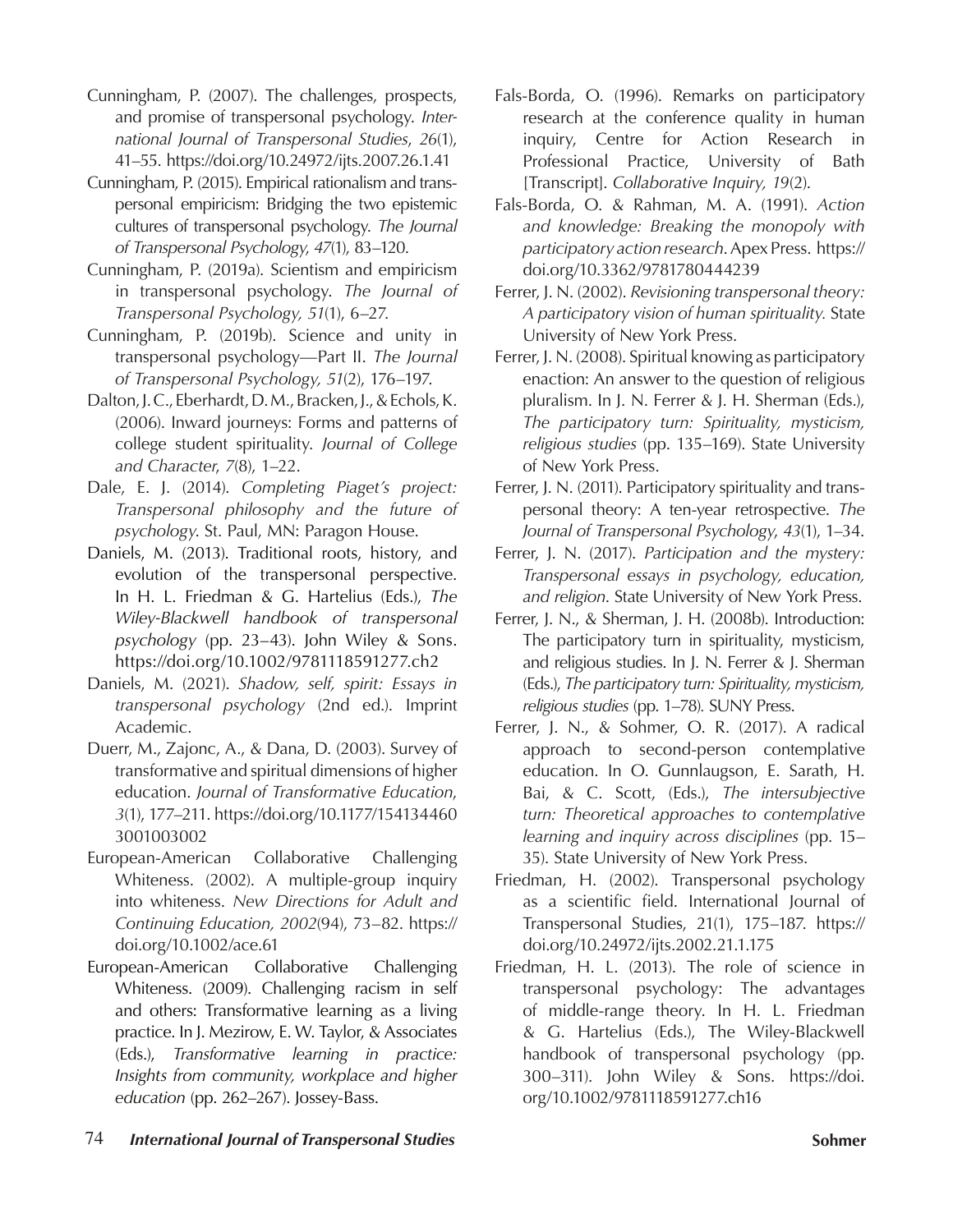- Grof, S. (1998). *The cosmic game: Explorations of the frontiers of human consciousness*. State University of New York Press.
- Hacker, K. (2013). *Community-based participatory research*. SAGE. https://doi.org/10.4135/9781452 244181
- Hartelius, G. (2019). Is diversity possible in an integrative psychology: Transpersonal as a whole person-all person approach. *International Journal of Transpersonal Studies*, *38*(2), iii–x. https://doi. org/10.24972/ijts.2019.38.2.iii
- Hartelius, G., Caplan, M., & Rardin, M. A. (2007). Transpersonal psychology: Defining the past, divining the future. *The Humanistic Psychologist*, *35*(2), 135–160. https://doi.org/10.1080/0887326 0701274017
- Hartelius, G., Crouch, C., Adler, H., Thouin-Savard, M. I., Stamp, G., Harrahy, M., & Pardo, S. (2021). Is transpersonal psychology in its second wave? Evidence from bibliometric and content analyses of two transpersonal journals. *The Journal of Transpersonal Psychology*, *53*(1), 9–30.
- Hartelius, G., & Ferrer, J. N. (2013). Transpersonal philosophy: The participatory turn. In H. L. Friedman & G. Hartelius (Eds.), *The Wiley-Blackwell handbook of transpersonal psychology* (pp. 187–202). John Wiley & Sons. https://doi. org/10.1002/9781118591277.ch10
- Heron, J. (1996). *Co-operative inquiry: Research into the human condition.* SAGE.
- Heron, J. (1998). *Sacred science: Person-centered inquiry into the spiritual and the subtle.* PCCS Books.
- Heron, J. (2001). Transpersonal co-operative inquiry. In P. Reason & H. Bradbury. (Eds.), *Handbook of action research* (pp. 333–339). SAGE.
- Heron, J. (2006). *Participatory spirituality: A farewell to authoritarian religion*. Lulu Press.
- Heron, J., & Lahood, G. (2008). Charismatic inquiry in concert: Action research in the realm of the between. In P. Reason & H. Bradbury (Eds.), *The SAGE handbook of action research: Participative inquiry and practice* (2nd ed., pp. 439–449). SAGE. https://doi.org/10.4135/9781848607934.n39
- Heron, J., & Reason, P. (1997). A participatory inquiry paradigm. *Qualitative Inquiry, 3*(3), 274–294. https://doi.org/10.1177/107780049700300302
- Heron, J., & Reason, P. (2006). The practice of cooperative inquiry: Research "with" rather than "on" people. In P. Reason & H. Bradbury (Eds.), *Handbook of action research* (pp. 144–154). SAGE.
- Heron, J., & Reason, P. (2008). Extending epistemology within a co-operative inquiry. In P. Reason & H. Bradbury (Eds.), *The SAGE handbook of action research: Participative inquiry and practice* (2nd ed., pp. 366–380). SAGE. https://doi. org/10.4135/9781848607934.n32
- Hocoy, D. (2016). Transpersonal psychology in the age of ISIS: The role of culture, social action, and personal transformation. In F. J. Kaklauskas, C. J. Clements, D. Hocoy, & L. Hoffman (Eds.), *Shadows and light: Theory, research and practice in transpersonal psychology (Vol. 1, pp. 31–44)*. University Professors Press.
- Hoffman, L. (2016). Transpersonal psychology, multiculturalism, and social justice activism. In F. J. Kaklauskas, C. J. Clements, D. Hocoy, & L. Hoffman (Eds.), *Shadows and light: Theory, research and practice in transpersonal psychology (Vol. 2, pp. 223–231)*. University Professors Press.
- Huxley, A. (1945). *The perennial philosoph*y. Harper & Row.
- Israel, B. A., Eng, E., Schulz, A. J., Parker, E. A. (2nd eds.) (2013). *Methods in community-based participatory research for health*. Jossey-Bass.
- Kaklauskas, F. J., Clements, C. J., Hocoy, D., & Hoffman, L. (Eds.). (2016a). *Shadows & light: Theory, research & practice in transpersonal psychology* (Vol. 1). University Professors Press.
- Kaklauskas, F. J., Clements, C. J., Hocoy, D., & Hoffman, L. (Eds.). (2016b). *Shadows & light: Theory, research & practice in transpersonal psychology* (Vol. 2). University Professors Press.
- Kaklauskas, F. J., & Randol, L. (2016). Empirical foundations of transpersonal counseling and psychotherapy. In F. J. Kaklauskas, C. J. Clements, D. Hocoy, & L. Hoffman (Eds.), *Shadows and light: Theory, research and practice in transpersonal psychology* (Vol. 1, pp. 71–100). University Professors Press.
- Kasl, E., & Yorks, L. (2002, Summer). Collaborative inquiry for adult learning. *New Directions for Adult and Continuing Education*, *2002*(94), 3–11. https://doi.org/10.1002/ace.54

**Introduction: Participatory Research Methods** *International Journal of Transpersonal Studies* 75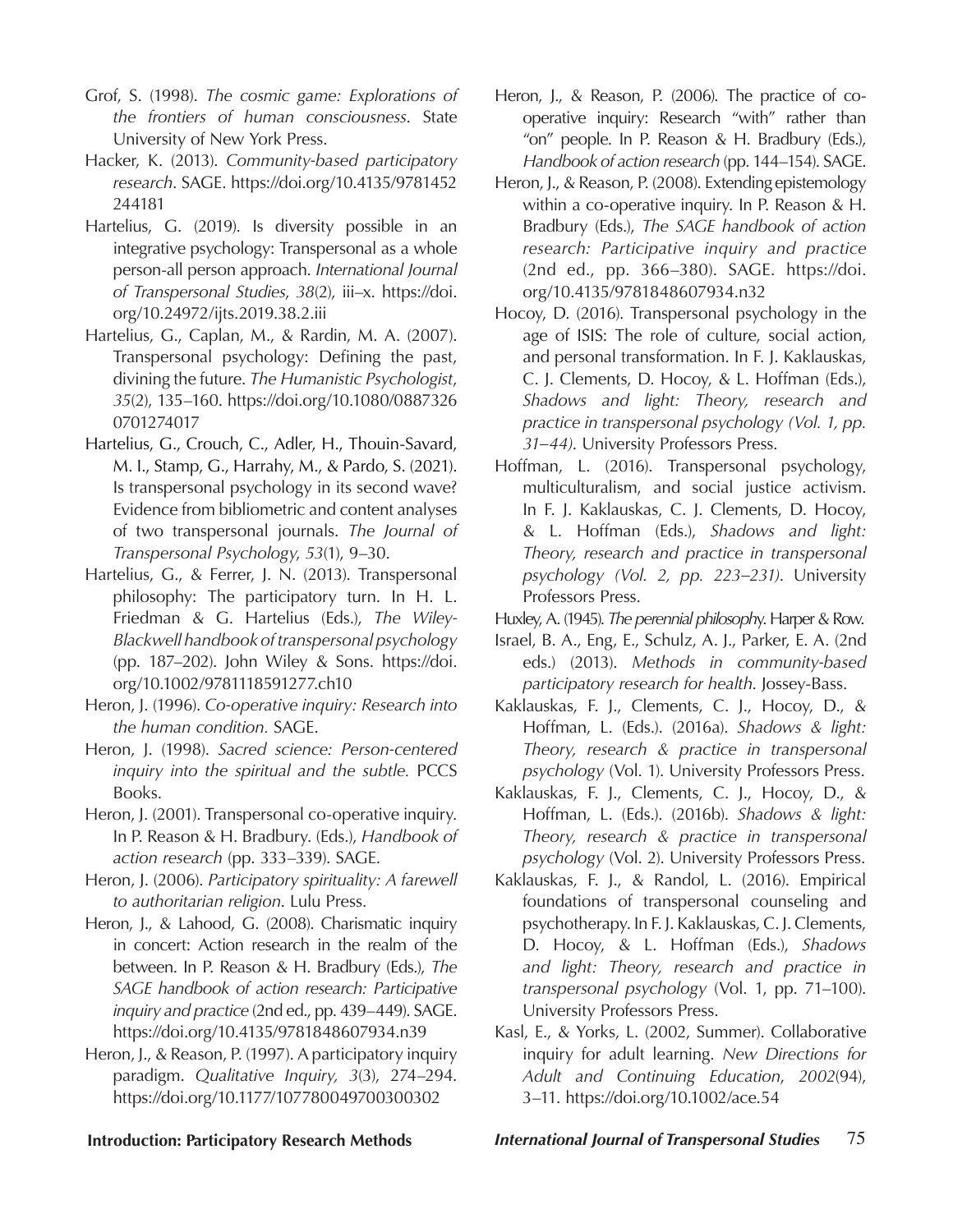- Lahood, G. (2007a). The participatory turn and the transpersonal movement: A brief introduction. *ReVision: A Journal of Consciousness and Transformation*, *29*(3), 2–6. https://doi.org/10.32 00/REVN.29.3.2-6
- Lahood, G. (Ed). (2007b). The participatory turn part 1 and 2. (Monograph). *ReVision: A Journal of Consciousness and Transformation*, *29*(3–4). https://doi.org/10.3200/REVN.29.3.2-6
- Lahood, G. (2008). Paradise bound: A perennial tradition or an unseen process of cosmological hybridity. *Anthropology of Consciousness*, *19*(2), 155–189. https://doi.org/10.1111/j.1556- 3537.2008.00008.x
- Lahood, G. (2010a). Relational spirituality, Part 1: Paradise unbound: Cosmic hybridity and spiritual narcissism in the "one truth" of New Age transpersonalism. *The International Journal of Transpersonal Studies*, *29*(1), 31–57. https:// doi.org/10.24972/ijts.2010.29.1.31
- Lahood, G. (2010b). Relational spirituality, Part 2: The belief in others as a hindrance to enlightenment: Narcissism and the denigration of relationship within transpersonal psychology and the New Age. *The International Journal of Transpersonal Studies*, *29*(1), 58–78. https://doi.org/10.24972/ ijts.2010.29.1.58
- Lahood, G. A. (2013). Therapeutic democracy: The roots and potential fruits of a Gestalt-assisted collaborative inquiry. *Gestalt Review*, *17*(2), 119– 148. https://doi.org/10.5325/gestaltreview.17.2.0119
- Lahood, G. A. (2016). Peer reviewed article: Love's threshing floor: Sifting the participatory wheat from the perennial chaff in the transpersonal psychology "familiar" to Gestalt therapy. *Gestalt Journal of Australia and New Zealand*, *12*(2), 17.
- Lincoln, Y. S., & Guba, E. G. (2011). Paradigmatic controversies, contradictions, and emerging confluences. In N. Denzin & Y. Lincoln (Eds.), *Handbook of qualitative research* (pp. 163–188). SAGE.
- McIntyre, A. (2007). *Participatory action research*. SAGE. https://doi.org/10.4135/9781483385679
- McTaggart, R. (Ed.). (1997). *Participatory action research: International contexts and consequences*. State University of New York Press.
- Palmer, P., & Zajonc, A. (2010). *The heart of higher education*. Jossey-Bass.
- Paxton, D. (2003). Facilitating transformation of white consciousness among European-American people: A case study of a cooperative inquiry [Doctoral dissertation, California Institute of Integral Studies] (Dissertation No. 3078796). ProQuest Dissertations and Theses Global.
- Reason, P. (1994a). Co-operative inquiry, participatory action research and action inquiry: Three approaches to participative inquiry. In N. K. Denzin & Y. S. Lincoln (Eds.), *Handbook of qualitative research* (pp. 324–339). SAGE.
- Reason, P. (Ed.). (1994b). *Participation in human inquiry*. SAGE.
- Reason, P., & Bradbury, H. (Eds.). (2008). *The SAGE handbook of action research: Participative inquiry and practice* (2nd ed.). SAGE. https://doi. org/10.4135/9781848607934
- Rosenwasser, P. (2000, June 2–4). Tool for transformation: Cooperative inquiry as a process for healing from internalized oppression (ED452417). In T. Sork, V. Lee-Chapman, & R. St. Clair (Eds.), *Proceedings of the 41st annual Adult Education Research Conference* (pp. 392–396). University of British Columbia. ERIC. https://files.eric.gov/fulltext/ED45241 7.pdf
- Ross, S. L. (2008). The integration of transformation: A CI among women after transformative travel. [Doctoral dissertation, California Institute of Integral Studies] (Dissertation No. 3306679). ProQuest Dissertations and Theses Global.
- Ross, S. (2017). The making of everyday heroes: Women's experiences of transformation and integration. *Journal of Humanistic Psychology*, *59*(4), 499–521. https://doi.org/10.1177/00221678 17705773
- Ross, S., Zammit, C., & Zollinger, R. (2005, October). Living in the field of transformation. In D. Vlosak, G. Kielbaso, & J. Radford (Eds.), *Proceedings of the Sixth International Transformative Learning Conference* (pp. 407–412). Michigan State University and Grand Rapids Community College.
- Rothberg, D. (1999). Transpersonal issues at the millennium. *The Journal of Transpersonal Psychology*, *31*(1), 41–67.
- 76 *International Journal of Transpersonal Studies* **Sohmer**